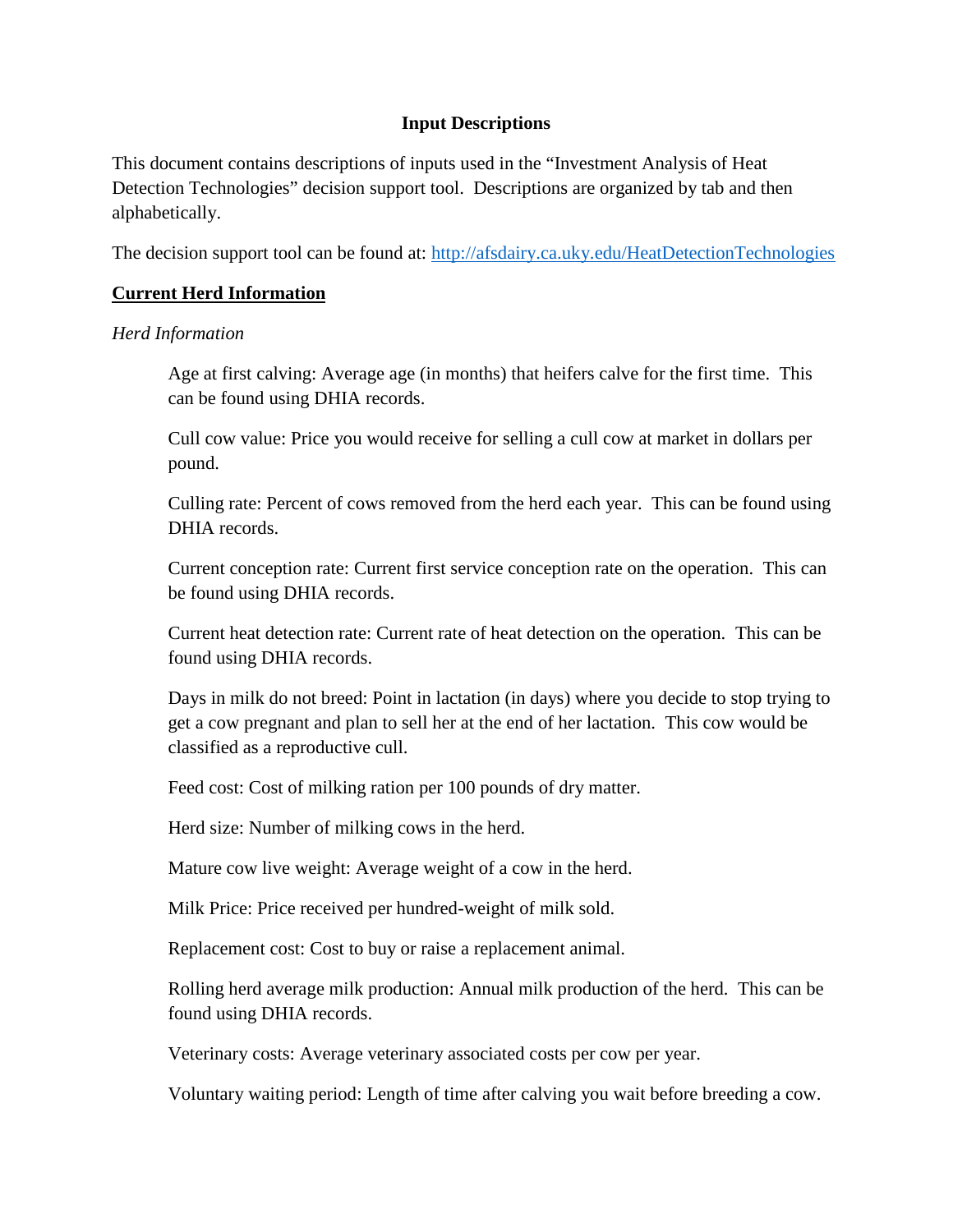#### *Reproductive Management*

Annual cost of maintaining a bull: Annual costs associated with maintaining a bull as part of the reproductive management program (feed, housing, etc.).

Average cost of semen: Average price of semen used for insemination.

Cost per cow breeding: How much does the breeding service charge per cow breeding?

Cost per bottle of GnRH: What is the cost of one bottle of the GnRH product you use?

Cost per bottle of PGF: What is the cost of one bottle of the PGF product you use?

Cost per pregnancy diagnosis: What is the cost to pregnancy check one cow? This can be calculated by dividing the price per hour of pregnancy diagnosis by the average number of cows checked per hour.

Cost per visual detection aid: What is the price per visual detection aid (Kamar, Estrotect, etc.) used?

Doses of GnRH per bottle: How many doses are included in the bottle of GnRH purchased?

Doses of PGF per bottle: How many doses are included in the bottle of PGF purchased?

Hourly cost of labor: Dollars per hour paid for labor dedicated to reproductive management.

Hours of labor required: Weekly hours of labor required to run the current reproductive management program.

Number of GnRH shots per insemination: How many GnRH shots are used in the synchronization protocol, on average, before an insemination occurs (this includes resynch protocols)?

Number of PGF shots per insemination: How many PGF shots are used in the synchronization protocol, on average, before an insemination occurs (this includes resynch protocols)?

Number of visual detection aids used per pregnancy: On average, how many visual detection aids will be used on a cow before she becomes pregnant?

Other weekly costs (from reproductive management tab): On average, how much do other inputs associated with this method of reproductive management cost per week?

Target days open: What is the goal average days open for the herd?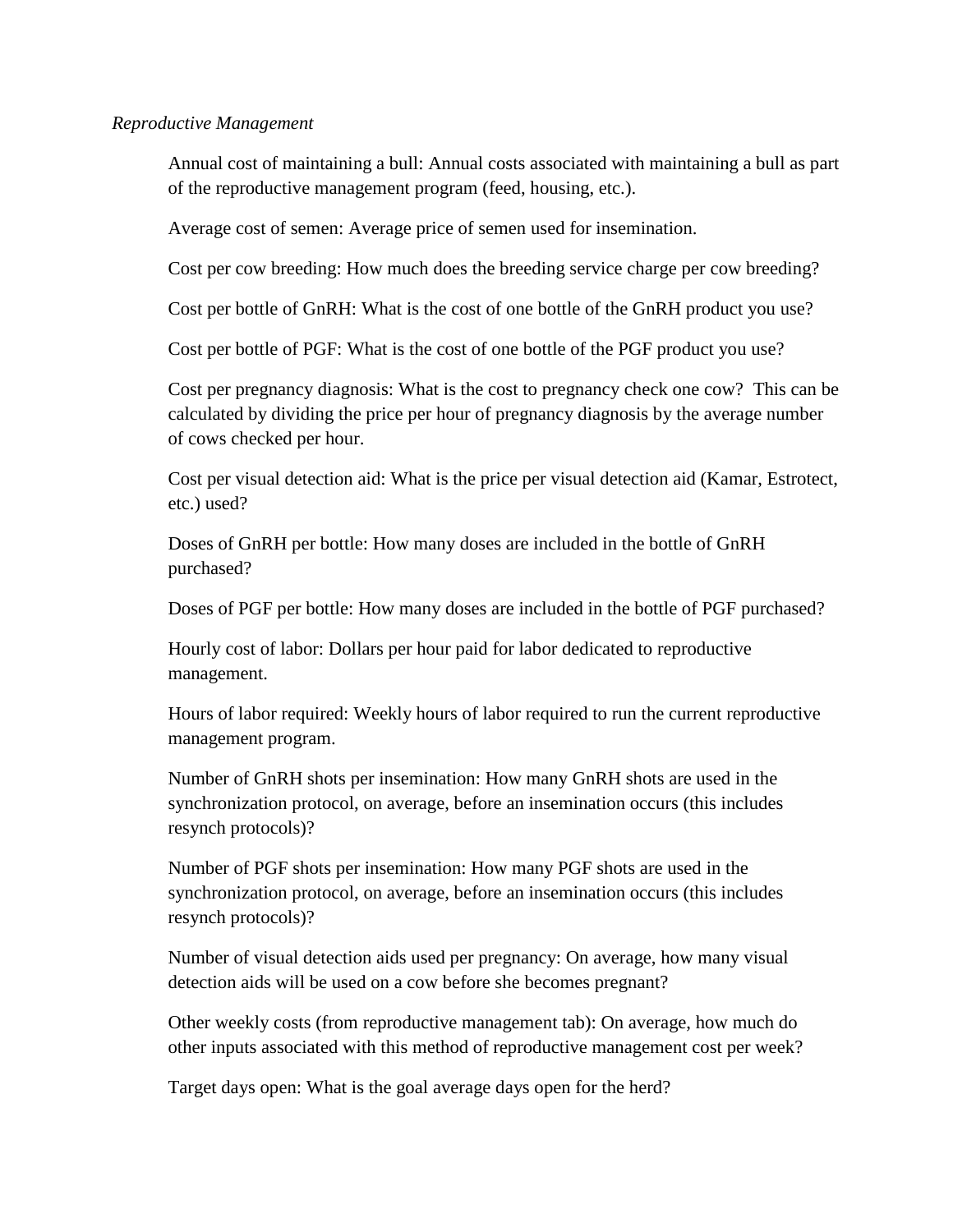## **Potential Technology Information**

Discount rate: Accounts for the money that could be made using time and land elsewhere. A typical value would be 8%.

Length of investment: How long is the potential heat detection technology expected to last? A typical value would be between 3 and 7 years.

Maintenance cost: Yearly maintenance costs are generally charged by the manufacturing company each year to cover support and upkeep of the technology. As the potential technology manufacturer for this information.

New conception rate: If use of this technology results in a change in conception rate, insert that change here. If you leave this cell blank, the calculations will use the original conception rate that was input under "Herd Information."

New heat detection rate: What is the estimated heat detection rate of this technology? To find this you can talk to the manufacturing company. Additionally, look at research results from independent studies that used the specific technology you are considering.

Number of cows to have tags: Number of cows that will use the technology at a time (i.e. will have a tag or collar on). This may be all of the cows or just a portion of them.

Start-up cost: Cost of basic start-up package for the automated estrus detection system. This should not include the cost of individual cow units.

Total initial cost: The total initial cost accounts for the start-up cost and the number of cow units that will be purchased.

Unit cost: Cost of each individual cow-monitoring unit. Monitoring systems generally use either an ankle bracelet or a neck collar for each animal.

Units to replace per year: A certain percentage of individual cow monitors will need to be replaced each year. Approximately what percentage does the manufacturing company estimate this to be?

Weekly hours of labor required: The expected weekly hours of labor required for reproductive management when the potential heat detection technology is used.

Yearly variable costs: Accounts for the labor, maintenance, and replacement unit costs associated with the potential heat detection technology.

# **Results**